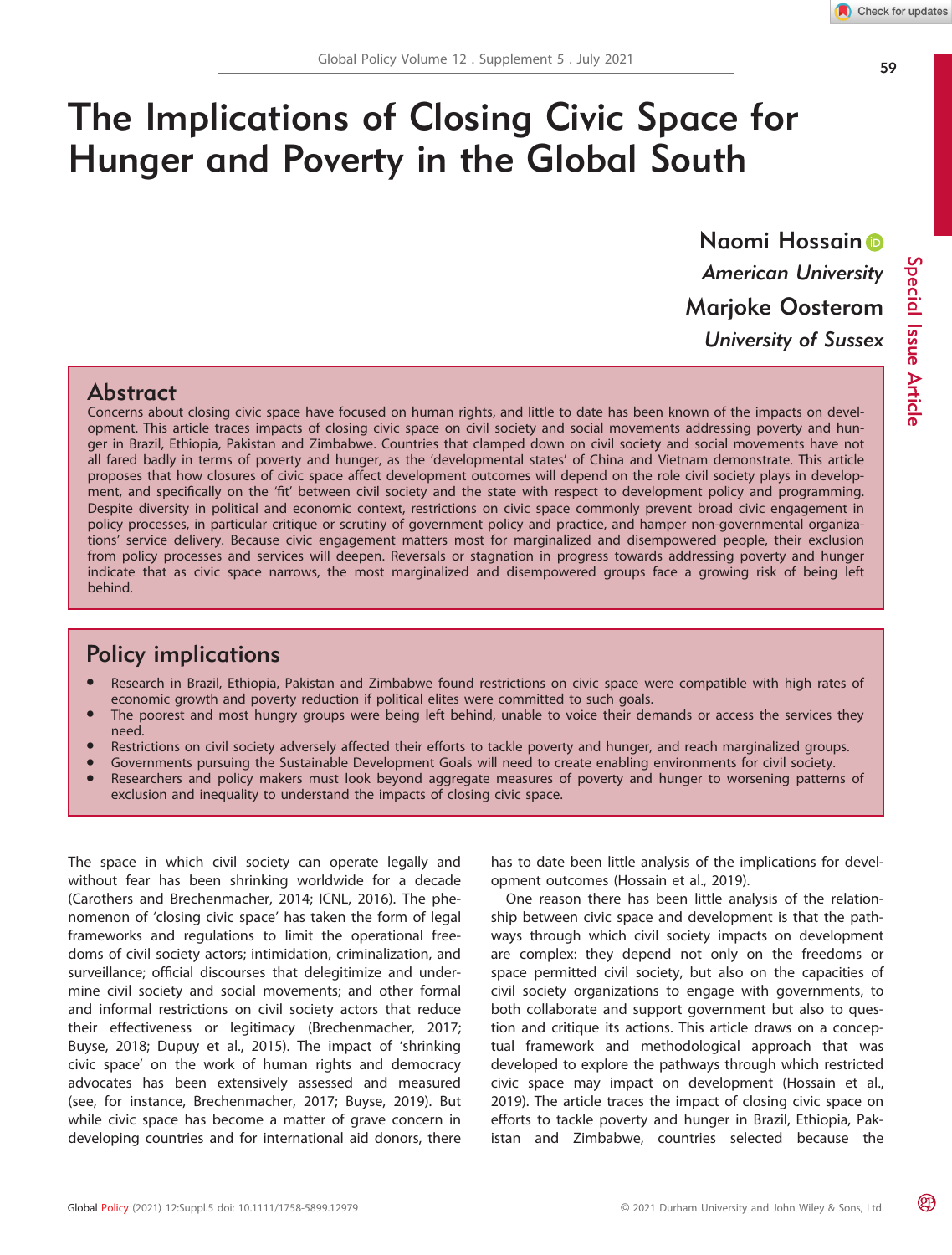relationship between civil society and the state differs in each, and has been differentially affected by the closure of civic space. This article explores the effects of new restrictions on formal civil society organisations (CSOs) that had been implementing programs or engaging in policy advocacy around poverty and hunger, often with foreign funding. It aims to make a conceptual contribution by delineating the pathways or mechanisms through which changes in civic space may affect development outcomes.

Drawing on the literature on the role of civil society in development (Gaventa and McGee, 2010; Tandon and Brown, 2013) the article identifies two mechanisms through which restrictions on CSOs shape poverty and hunger policies and programs: (1) by preventing civil society from holding government accountable for poverty and hunger by limiting the scope for influencing, monitoring or otherwise holding government accountable for policies and programs that affect poverty and hunger; and/or (2) directly or indirectly affecting the services civil society groups deliver to people facing poverty or hunger. The article draws on secondary and published material and key informant interviews undertaken for case studies in each country to explore these mechanisms comparatively and longitudinally. For each country, it examines moments when civic space had been restricted through formal and informal measures deployed by the government, and then traces the impacts through to CSO activities on poverty and hunger.

The findings suggest that changes in civic space are unlikely to produce uniform impacts on poverty and hunger outcomes across contexts, and that restricted civic space will not necessarily mean more people living with poverty or hunger. Some governments that restrict civil society do so to push through policies and programs that yield high growth rates – albeit with adverse distributional, social or environmental effects. Others do so to exert greater control over civil society, but without pro-growth or developmental aims. But while there are important differences in how civic space shapes poverty and hunger outcomes across settings, there are also important similarities. Poverty and hunger reduction policies and interventions are likely to become less inclusive and less responsive to the needs of people living with poverty and hunger, regardless of the reasons why governments choose to restrict civic space. Civic actors and social movements find it more difficult to advocate for poverty- and hunger-reducing policies and programs, and may be constrained in their ability to deliver services to people living with poverty or hunger. Key principles of the internationally agreed Sustainable Development Goals (SDGs) of inclusion, sustainability, and 'leaving no one behind' – are routinely violated under conditions where civil society actors are restricted. Overall, we conclude that it is less the net freedoms civil society groups have to operate that shape poverty and hunger outcomes, than the 'fit' between civil society and the state, and how that changes when civic space is restricted.

These arguments are presented as follows. The next section explains the phenomenon of closing civic space, and sets out the conceptual framework developed for the analysis of the 'fit' between civil society and the state. The third section presents the research methods. The fourth section features summarized case studies of changes in civic space and poverty and hunger outcomes in Brazil, Ethiopia, Pakistan, and Zimbabwe. The fifth section synthesizes the findings from across the country cases. It draws some conclusions about the prospects for achieving the SDGs and for the eradication of poverty and hunger under conditions of closing civic space.

#### 1. Civic space and development

Civil society is widely recognized as important to development, and an enabling environment for civil society is understood to be essential to achieving the Sustainable Development Goals (SDGs), in particular the injunction that development should 'leave no one behind' (HLPE, 2013; OECD, 2018; PartnersGlobal, 2017). Civil society here refers to voluntary or non-profit social organizations that mediate between the state, market, and societal actors and interests. This article focuses on non-governmental organizations (NGOs) and civil society organizations (CSOs), typically aidor foreign-funded, and human rights activists and environmental defenders, although civil society may also include professional associations, unions, and community-based organizations (Edwards, 2009; Howell and Pearce, 2002; Lewis, 2004). Restrictions on civic space may impact on development in several ways, including through curbing the ability of NGOs to provide services to people facing poverty and hunger. A study of 134 countries showed that bilateral (official) aid flows dropped by around one-third in the years after aid-recipient governments introduced new restrictions on NGOs, mainly because donors could no longer fund preferred NGOs (Dupuy and Prakash, 2017). Since many NGOs implement social protection and antipoverty programs, declines in foreign aid have meant cuts to services for the poor and hungry (Van der Borgh and Terwindt, 2014).

Civil society also informs, pushes for or complements public policy in ways that affect development outcomes such as poverty and hunger (Banks et al., 2015). Civic actors have been part of struggles by people facing marginalization, discrimination and poverty, making their issues visible, creating spaces for policy dialogue and oversight, and building alliances for change (Gaventa and Barrett, 2010; Gaventa and McGee, 2010; Tandon and Brown, 2013). Civil society and social movements have helped amplify voice and enable inclusion of marginalized groups, including women and minority ethnic groups. In their accountability or 'watchdog role', civil society actors push governments to be transparent and answerable for their policies and practices; help prevent corruption and abuse; and monitor gaps and other failures in policies or implementation (Peruzzotti and Smulovitz, 2006; World Bank, 2017). Civic activism in relation to accountability for public services is part of the governance apparatus necessary to ensure services 'work for poor people in development' (World Bank, 2003). NGOs and social movements have been unevenly successful in holding governments accountable for pro-poor service delivery (Hickey

(QP)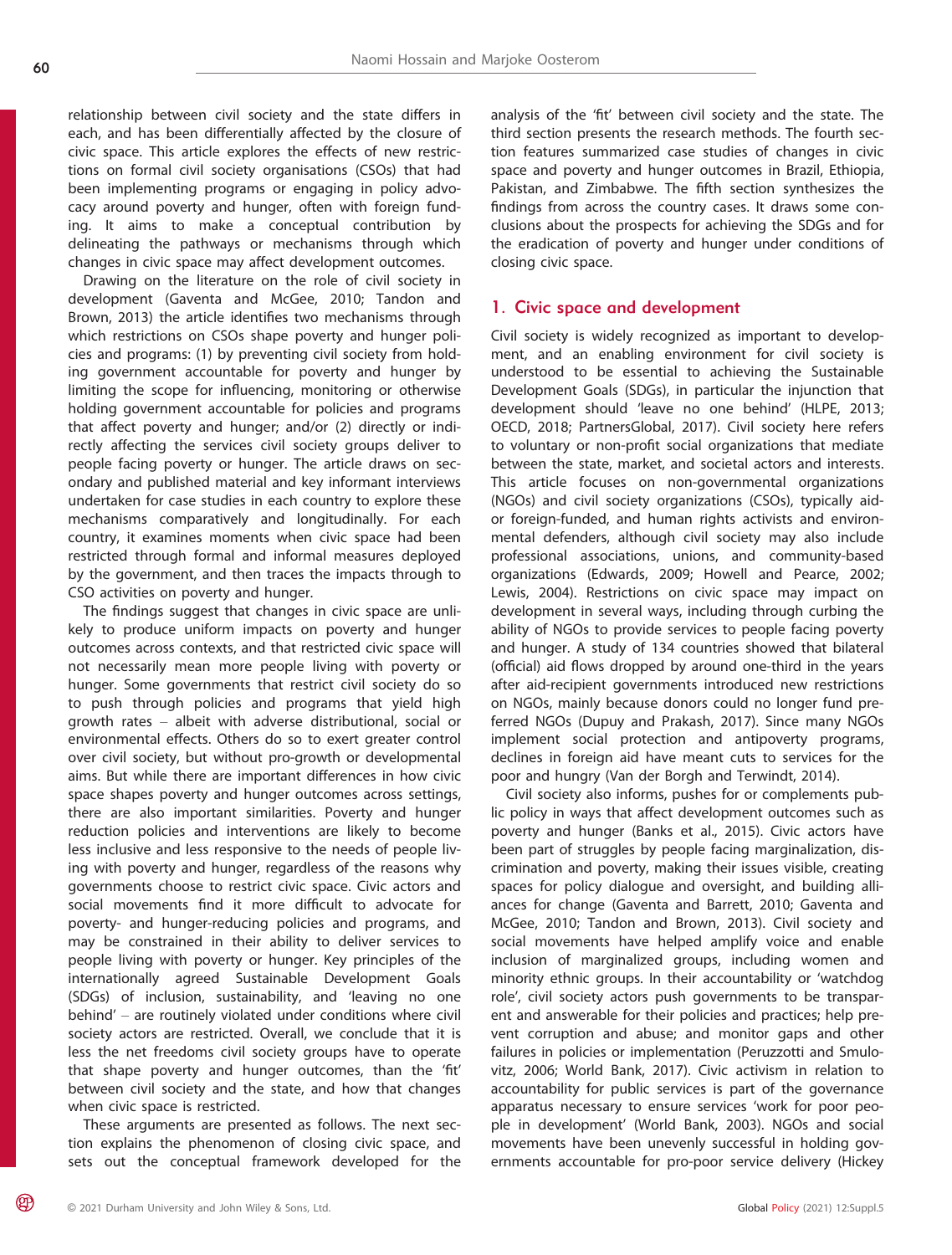icy process than others.

cer, 2002). How effective civil society can be in advancing pro-poor policies seems likely to be shaped by the nature of its 'fit' with the state, which is in turn shaped by the nature of the state itself and space it creates. Houtzager (2003) warns that

omy for civil society to contribute to inclusive change (Mer-

and Mohan, 2005; Mansuri and Rao, 2012). However, a growing consensus is that 'social accountability' functions through coalitions of civil society actors working at multiple levels to monitor, demand and enforce accountability through long-term, political struggles rather than one-shot

While civil society has the potential to support policies that address poverty and hunger, much depends on the relationship between civil society and the state. Relationships between states and civil societies are situated within changing market and social relations, and shaped by global, national, regional and local forces, as well as specific histories of engagement, contention and mobilization (Howell and Pearce, 2002). In this article, we move away from the metaphor of 'civic space' with its attendant implications of autonomy as the necessary condition of civil society action. Instead, we draw on Peter Houtzager's discussion of the 'fit' between civil society and the state (Houtzager, 2003). The metaphor of 'fit' indicates both space or freedom to operate and capacity to engage closely with the state where necessary; in this instance to address poverty and hunger. Focusing on both civil society freedoms and capacities to engage the state helps to understand the diverse ways in which different polities have enabled civil society to engage with poverty and hunger policies in practice. It also allows us to take into account how civic space may be not so much shrinking as changing: actors such as right-wing groups and protest movements have gained space in many countries, and the space for civic action has itself expanded and altered with the growth of digital platforms (Hossain et al.,

Houtzager (2003, pp. 2–3) argues that the extent to which civil society can help foster inclusive development is a func-

The capacity and nature of both state and societal actors are understood as a two-way exchange (...) The ability of political actors to produce a politics of inclusion is in large measure contingent on their ability to engineer a  $fit$  with political institutions that grant some actors greater leverage in the pol-

It is particularly crucial to address the varieties of fit between states and civil societies in the process of tackling poverty and hunger, because it is clear that some countries that have curtailed civil society, such as Ethiopia, Rwanda, and China, have also seen rapid reductions in hunger and poverty. This is because elites have been committed to such goals, and built state capacity to address them (Hickey et al., 2015). Civil society is never absent from such 'closed'

technocratic interventions (Fox, 2015, 2016).

a politics of inclusion cannot solely evolve around civil society as it is too uncoordinated, diffuses power thinly, and is itself often marred by inequalities and division. Civil society is often – and always potentially – contentious in its engagement with the state. The critical questions are whether civil society can gain traction and collaborate with the state if and when needed, but also whether it can challenge and critique if and when relevant. This 'fit' determines the ability of civil society to keep pressure on the state and ensure development is inclusive at any given time, but is also a function of the space and engagement the state has enabled in the past.

Our analysis draws on political economic analysis of the conditions that produce inclusive development, and specifically on the concept of political settlements, to help explore how relations between civil societies and their states in different settings influence action on poverty and hunger (Hickey et al., 2015). We recognize that the 'fit' between civil society and the state will depend on how civil society fits within the wider political settlement, which we understand as 'the balance or distribution of power between contending social groups and social classes, on which any state is based' (Di John and Putzel, 2009, p. 4). How states treat civic space will depend on how likely civil society is to disturb that balance and in whose interests (Khan, 2018).

Efforts to curtail civil society space are best understood as efforts by ruling elites to consolidate or regain power and undermine (support to) political opponents and potential critics. Any effort to undermine civil society is informed by a presumption among powerholders that (particular) civil society actors have too much or illegitimate power, or are aligned with and potentially increase oppositional power. While political settlements dominated by a single party would seem more likely to restrict civil society, democracies and authoritarian regimes have both done so in recent years. Nevertheless, we can anticipate systematic differences across types of political settlement. For instance, in countries where political elites clamp down on civil society to push through high growth poverty reduction policies, such as China or Ethiopia, tight restrictions and controls mean that civil society can only operate in close relation with – and under direction from – the state.

But to the extent that these are states whose political elites have been broadly committed to reducing poverty and hunger, such restrictions may not necessarily impede poverty- or hunger-reducing policies of kinds that are acceptable to political elites. The outcomes are likely to be very different to where dominant elites restrict civil society actors in order to remain in power with the primary purpose of enriching themselves and their powerful supporters (Hickey et al., 2015). In other words, the dominance of ruling groups over civil society  $-$  or the extent of civic space  $$ does not tell the whole story: the fit between civil society and the state will be very different in 'developmental' types of political settlements than in those where elites are more simply predatory. By further contrast, in more competitive political systems, ruling elites may view civil society as supporting political oppositions, making civic action on hunger

2018).

tion of politics: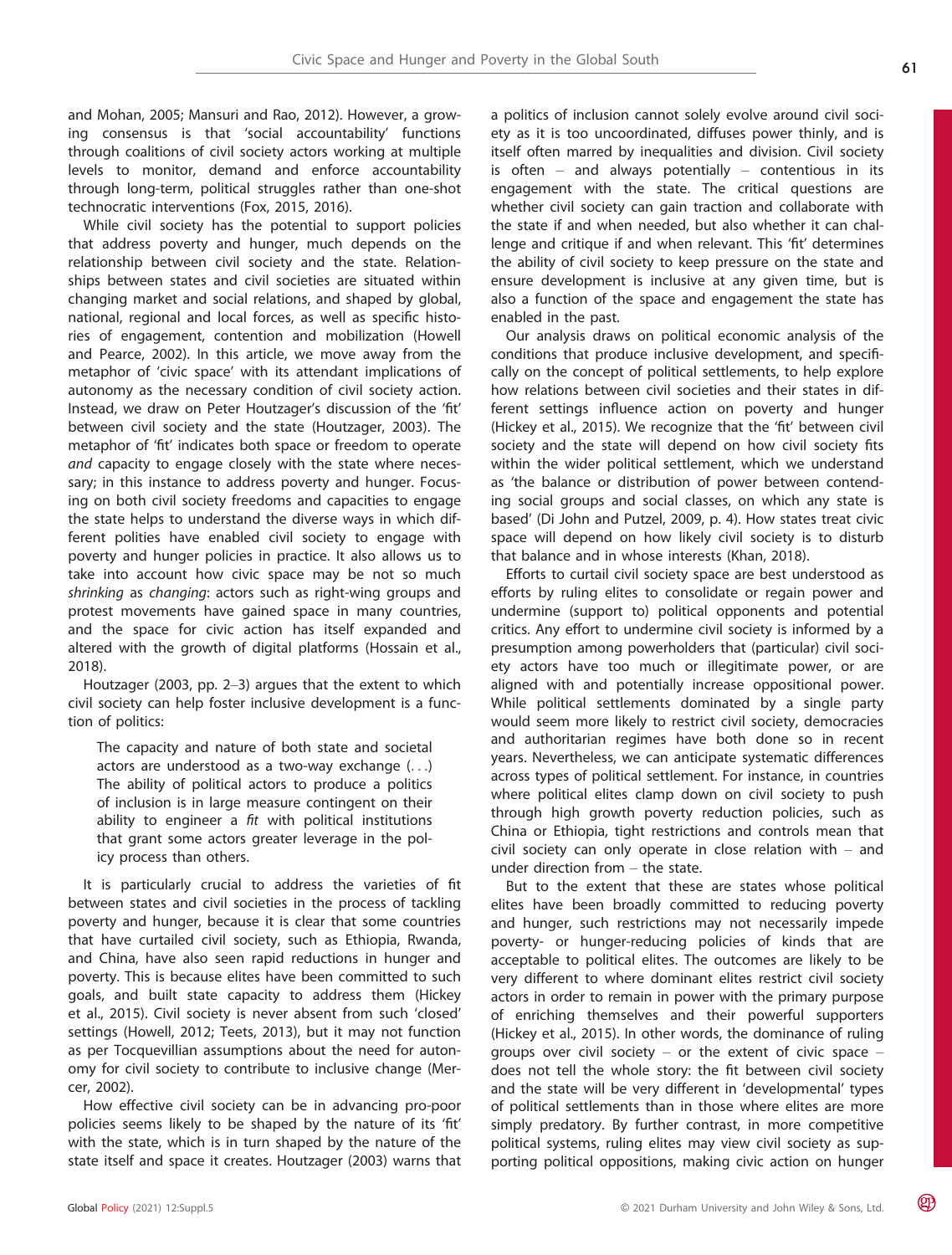and poverty policies more contentious and politicized. We can expect that civic space will remain relatively free to operate in more competitive or democratic settings; however, it is also less likely that civil society groups will be able to engage in constructive policy making and monitoring exercises, or to provide supplementary services in settings where such actors are seen as part of the political opposition. For these reasons, we believe it is important to explore the question of civic space with attention to the changing fit between civil society and states across different political settlements.

# 2. Research design and methodology

To assess the extent of 'closing civic space' we reviewed evidence on the various tactics deployed by state agents to undermine civil society actors, which have been extensively documented in scholarship on civic space: changes in legal frameworks restricting political freedoms; forms of intimidation, harassment and surveillance; and discourses that delegitimize and thus undermine civil society and movements (Brechenmacher, 2017; Dupuy et al., 2015). Based on the literature on the role of civil society in development, we identified two broad mechanisms through which the fit between civil society and state shapes action on poverty and hunger. These feature both 'intermediate governance' or 'process' variables (capacity to influence policy freely and in safety, including through mobilizing constituencies); as well as 'outcome' variables (how many and which people reached with which services). We assume that these mechanisms do not just have singular or linear impacts, but comprise iterative cycles through which civil society may gradually adjust activities, affecting the groups facing poverty or hunger, and state accountability for poverty and hunger.

The first broad mechanism we identified is 'Policy influence and feedback': how closing civic space impacted on the ways in which the interests and needs of marginalized groups living with poverty and hunger were being represented, advocated for, and taken onto the policy agenda. We focused on: (1) civil society participation in formal policy spaces in which policy is designed, implemented, or monitored; (2) space for mobilization advocacy, campaigns, and critiques of government policy, in which to inform or frame poverty and hunger debates; this includes freedom of association and speech issues and the independence of the media; and (3) protection of civil society activists from reprisal, so that they are able to advocate without fear.

The second broad mechanism is 'Service delivery': as civil society actors provide a range of services to people living with poverty and hunger, closing civic space could mean an immediate and direct reduction in the quantity or quality of services to (certain) target populations. However, even states where ruling elites are both predatory and seek to dominate civil society are generally accepting of charitable assistance and NGO service delivery. However, it is possible that in restricting civil society's policy influence and feedback activities, their service delivery may also be indirectly affected.

To explore variation in the 'fit' between state and civil society and how this mattered for CSOs' engagement with the state and their implementation of poverty and hunger programs, we selected countries that ranged from 'developmental' (where state power is exercised broadly in order to advance economic and human development goals) to more 'predatory' (where power is exercised chiefly to enrich ruling elites and their cronies). Brazil and Ethiopia were selected as relatively 'developmental' states, whereas Pakistan and Zimbabwe represented relatively 'predatory' states in our set of four country case studies. In the period studied, Brazil and Pakistan were both relatively competitive political systems in which civil society and the media were freer than was the case in either Ethiopia or Zimbabwe.

For each case, we specified moments when civic space had been in contention and had become constrained. Data on poverty and hunger trends were mapped onto moments of increasing constraints on civic space to detect overall impact on poverty and hunger trends (see Figures 1 and 2). This knowledge was then used to analyse the fit between civil society and the state by exploring the two mechanisms in qualitative fieldwork, whereby we explored how restrictions on civil society groups directly and indirectly affected their ability to engage in policy influence and provide services to tackle poverty or hunger. We traced both immediate effects (within a year of a shift in civic space, for instance when legislation was introduced) and longer-term effects.

Fieldwork was conducted in each country in 2018, involving key informant interviews and participatory workshops with civil society actors. Participants included staff working for national and international NGOs working on internationally funded aid programmes, journalists and independent human rights activists. NGO staff had worked on poverty and nutrition programmes, including social protection and humanitarian relief programs, and also democratic governance. A small number of government actors and business representatives was interviewed. Between 15 and 28 key informant interviews were undertaken in each country. Interviews and workshops explored trends in civic space and poverty and hunger, with a particular focus on groups experiencing political and socio-economic marginalization. Some of the research was curtailed because potential participants feared reprisal.

# 3. Changes in civic space and the impacts on poverty and hunger: insights from Brazil, Ethiopia, Pakistan and Zimbabwe

This section presents the changes in civic space for each of the five country case studies up to 2018, exploring how these affected programs and policies for poverty and hunger. Each country case describes: (1) how the dynamics of the political settlement shaped the fit between civil society and the state; (2) how civic space changed, and the implications for (3) policy influence and feedback and (4) service delivery by civil society groups. Case study sections are

**OP)**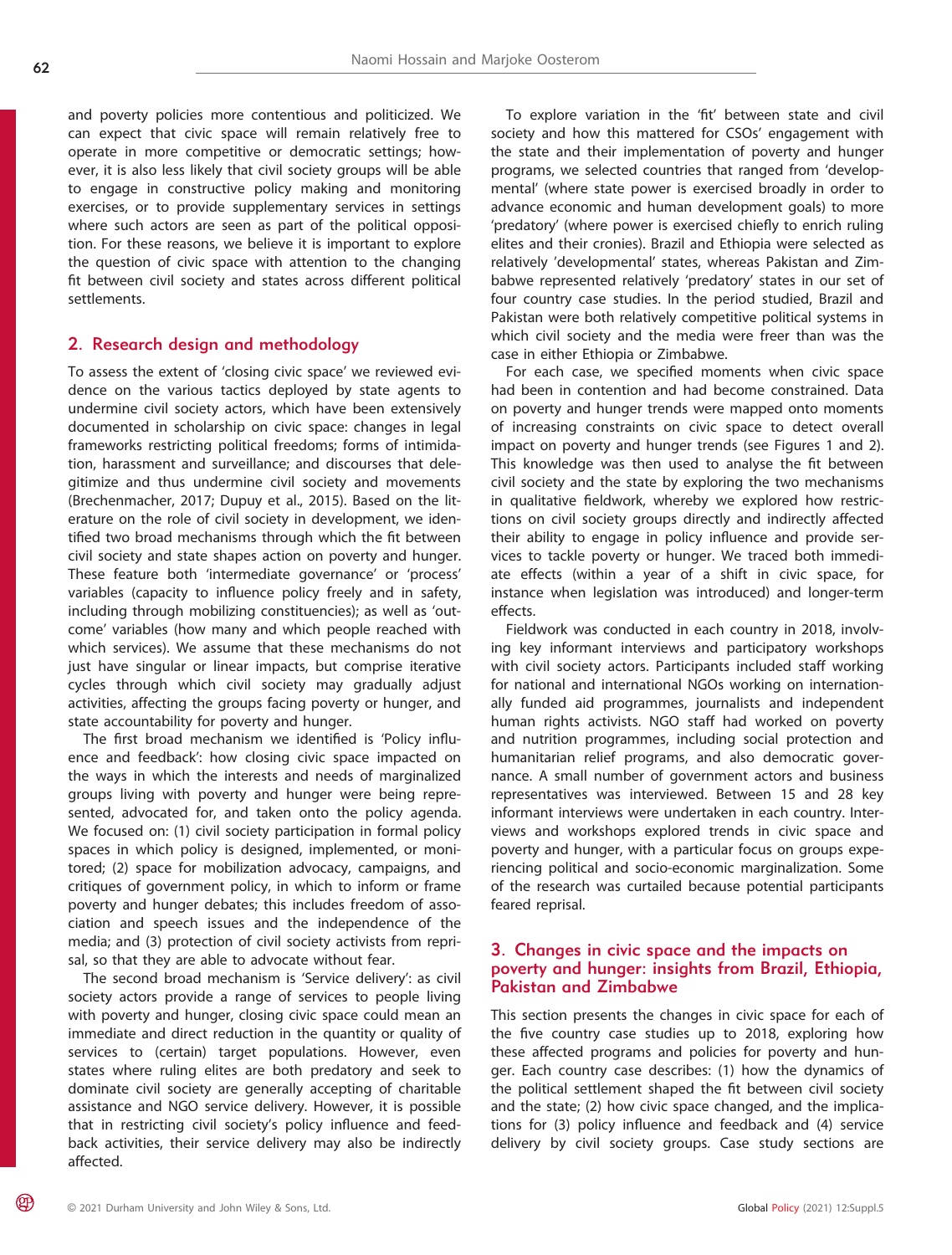Figure 1. The implications of closing civic space for hunger and poverty in the Global South. Proportion of the population living below the poverty line, Brazil, Ethiopia, Pakistan and Zimbabwe, 1990–2020.Note: for Brazil, figures are for a poverty headcount ratio at \$1.90 a day (2011 PPP); Ethiopia, Pakistan & Zimbabwe estimates based on national poverty lines.



Source: World Development Indicators.

Figure 2. The implications of closing civic space for hunger and poverty in the Global South. Prevalence of undernourishment (% of population), Brazil, Ethiopia, Pakistan & Zimbabwe, 2000–2018.



Source: World Development Indicators, based on Food and Agriculture Organization statistics.

based on more detailed country reports (Mohmand, 2019; Oosterom, 2019; Roberts, 2019; Sauer et al., 2019).

#### Brazil

Until the impeachment of President Dilma Roussef in 2016, Brazil was known for its innovative policies and programs arising from a unique degree and form of civic participation in public policy making. These had particularly benefited groups most affected by extreme poverty and hunger, notably Indigenous and Afro-Brazilian populations. The events of 2016 saw this situation change rapidly, as a rightward lurch in the political leadership saw the relationship between state and civil society abruptly deteriorate. The space for civil society to participate in pro-poor and hunger reduction policies shrank, reflecting their shrinking power within the political settlement; budgets and other provisions were cut or reduced.

Of the four cases, the Brazilian political settlement features the most competitive and democratic polity, yet democracy has coexisted with entrenched racialized, geographic and class inequalities rooted in historic injustices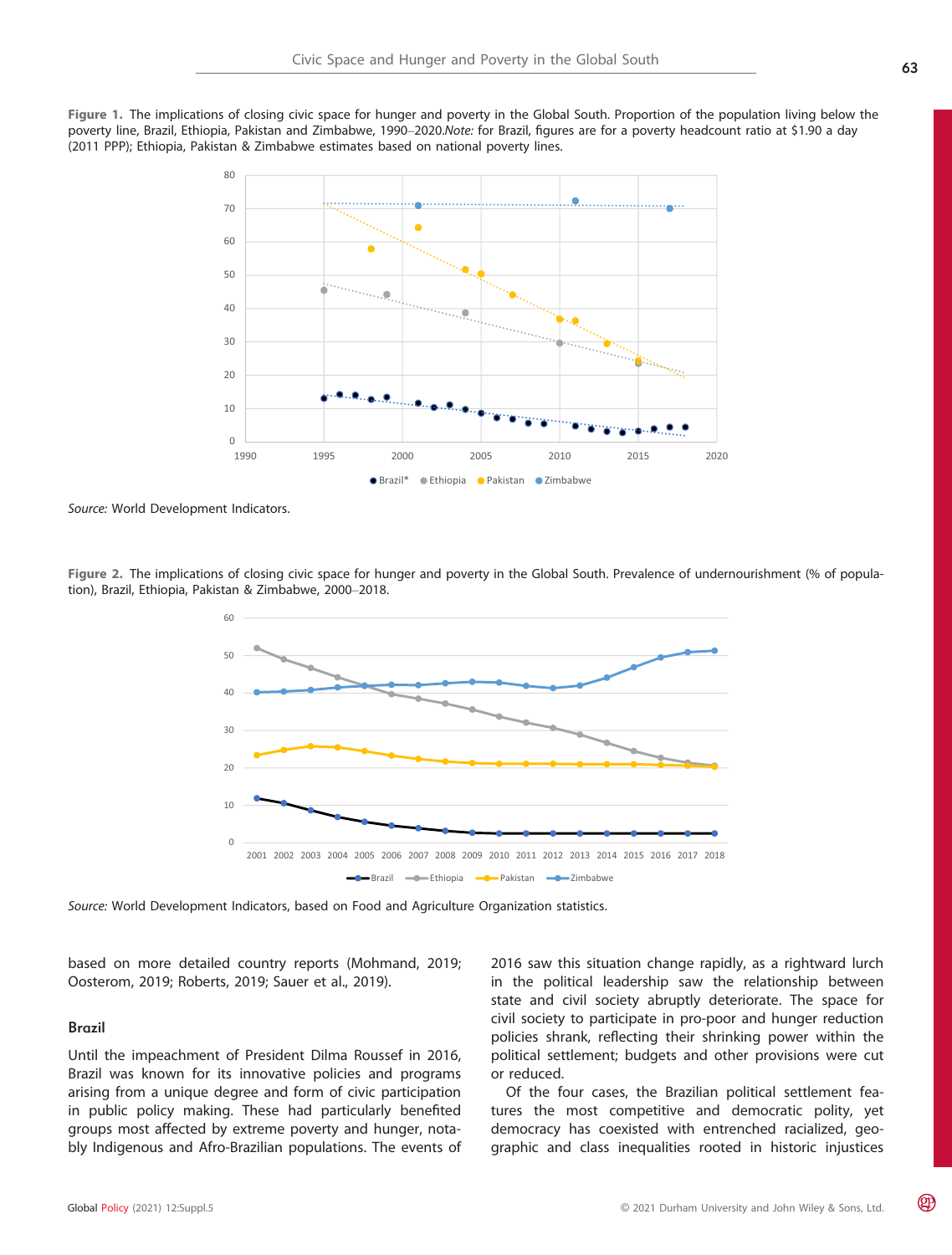and discrimination. For nearly three decades, civil society flourished and built strong engagement with the state's poverty and development policies, particularly under the Workers' Party (PT) government of 2003–2016 (Sauer et al., 2019). The PT government actively encouraged and enabled civic engagement with policy dialogue, monitoring, and feedback. The close 'fit' between civil society and the state had been effective in creating and delivering pro-poor and hunger-reducing social protection and human development programs: inequalities began to decline, and the poorest and most marginalized saw relatively rapid development gains, as their organizations contributed to designing and delivering policies for them. These programs were on a sufficient scale that the gains started to show up in a reduction of poverty and hunger; see Figures 1 and 2. The innovative Bolsa Família conditional cash transfer scheme was emulated around the world, as were participatory budgeting initiatives. This progress coexisted with continuing systemic violations of territorial and other rights of Brazil's 'traditional peoples and communities' (Povos e Comunidades Tradicionais (PCTs), including indigenous and Afro-Brazilian communities). Their historic marginalisation is a direct cause of the high prevalence of extreme poverty and malnourishment among many PCTs (FIAN BRASIL, 2016).

The relationship between civil society and the state changed from mutually supportive and constructive to hostile in 2016 when President Dilma Roussef was impeached, and a right-wing government led by Michel Temer took power. National councils were hollowed out by removing civil society members, or left inactive; indigenous civil society representatives were deterred from attending meetings (Sauer et al., 2019). This limited the scope for state-civil society to co-construct development policies and for civil society to monitor or hold government to account for their implementation. In one example, the Temer Government set up a National SDG Commission in 2016, but included only one organization of the rural poor (the council for small-scale resource harvester communities, CNS). The right-wing government reduced budgets of pro-poor programs and cancelled some outright, which had targeted the most vulnerable populations, including PCTs (Sauer et al., 2019). Bolsa Família reached 14 million households (many femaleheaded) in 2013. This dropped to 12.7 households million by July 2017 (Madeiro, 2016; MDS, 2018). From 2017, adjustments for inflation were minimized. The 2018 Draft Budget Law eliminated the budget allocation for Bolsa Verde, which had combined cash transfers with environmental conservation activities for families living in remote regions of Brazil, including the Amazon. The Programa Brasil Quilombola (PBQ), launched in 2004 with the objective of consolidating government policy for quilombola (Afro-Brazilian) people has in effect been defunct since 2016.

The events of 2016 also paved the way for right-wing forces in the National Congress to use institutional measures to curb formal civic space for indigenous land rights actors (Sauer et al., 2019). The rural caucus ('bancada ruralista') that represents agribusiness and other rural landowning interests in the National Congress secured a Parliamentary

(QP)

Commission of Inquiry into two government bodies responsible for land and indigenous peoples in 2016. This resulted in the indictment of over a hundred prosecutors, anthropologists and indigenous leaders, for allegedly providing fraudulent evidence in support of indigenous land rights claims. However, it included no investigation of actual rights violations, and indicted no large landowners (Tubino, 2017). Bills have been proposed that make it easier for the police to use force to remove activists from occupied land and criminalize activist land occupations and to classify the struggles for land and housing rights as 'terrorist' activities. These bills threaten the Constitutional rights of indigenous and quilombola communities. There is growing impunity for violence against rights defenders and the rural poor, amid a sharp rise in rural violence in recent years, including the assassination of movement leaders, and massacres of peasants and indigenous people (CPT - Comissão Pastoral da Terra, 2018).

Along with the consequences of the economic crisis and rising unemployment, austerity has contributed to an increase in the number of people living in extreme poverty after years of steady reduction, rising from 13.34 million in 2016 in 2016 to 14.83 million in 2017 (see Figure 1; Villas Bôas, 2018). Progress on hunger has flatlined (see Figure 2), but since the economic crisis started in 2013 and not as a direct result of the rightward political shift or of the accompanying squeeze on civil society. Under the government of Jair Bolsonaro, progressive civil society actors lost any authority they had to influence budgets and policy agendas. In the words of one activist, especially marginalized groups get further marginalized:

The coup has messed with this structure [participatory councils] and closed down spaces for dialogue. (...) Closing space involves closing out diversity – exclusion of women, black people, the poor, as a result of the dynamics that characterise highly unequal societies. (discussion group, Salvador, 13 March 2018, quoted in Sauer et al. (2019, p. 24))

The Brazil case illustrates how civic space impacts on poverty and hunger through the disappearance of formal policy spaces for civil society participation, and in the lack of protection against reprisals, which has licensed violence against indigenous and environmental rights activists. Brazil's democracy remains vibrant, if increasingly contentious, however, and mass advocacy and critique of government policies remains viable.

#### Ethiopia

Ethiopia's political settlement had featured a dominant party state under the Ethiopian People's Revolutionary Democratic Front (EPRDF), a ruling coalition presiding over an ethnically based federal structure, since the overthrow of the Derg regime in 1991. Ethiopia began to open up its institutions and economy, including civic space. International development donors thronged to invest in CSOs to promote liberal values of rights, equality and social justice (Reimann, 2006). CSO numbers grew from 70 in 1991 to 2300 by 2007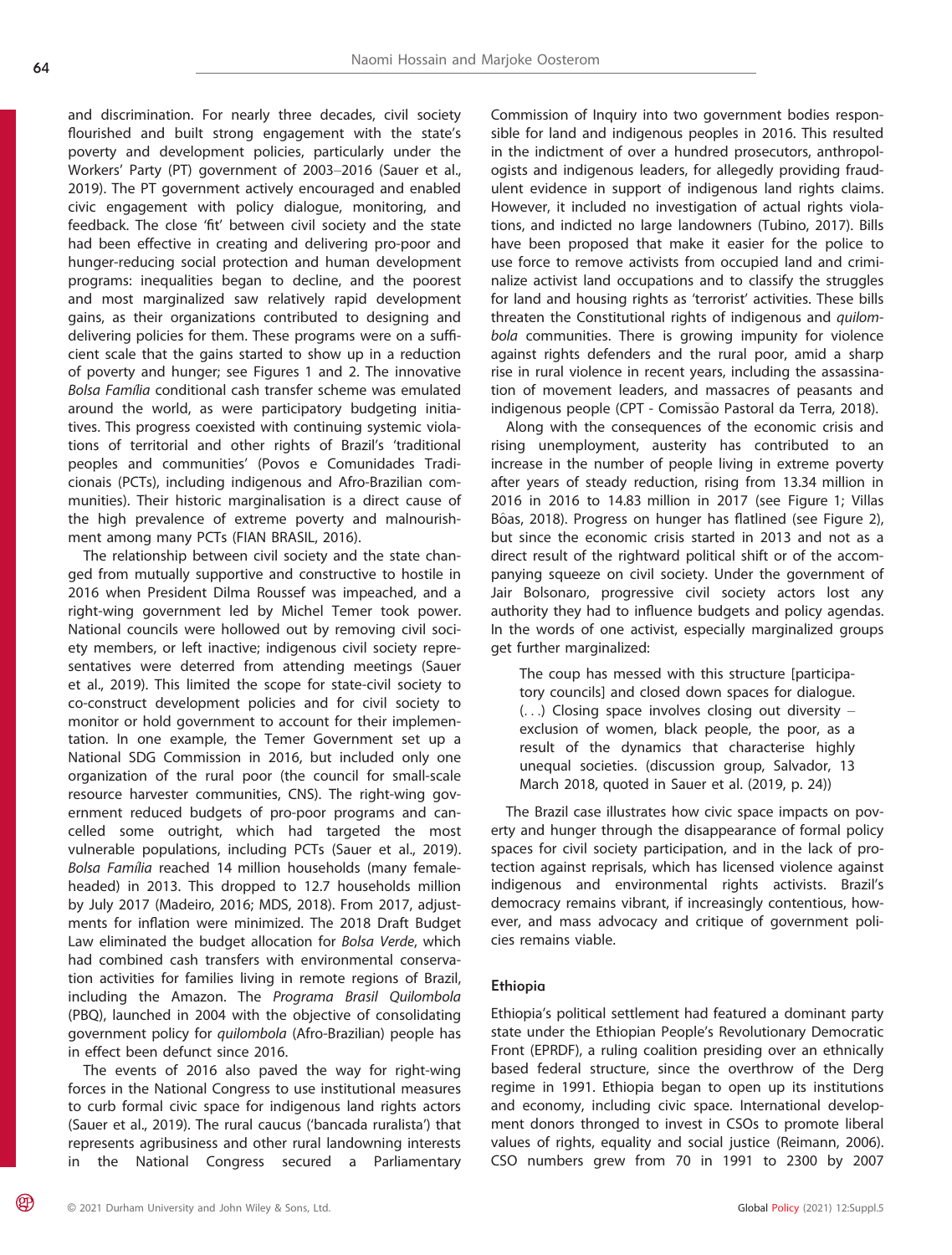(Rahmato, 2008; Dupuy et al., 2015). However, civic space narrowed after the 2005 elections, when the EPRDF experienced significant electoral losses, and accused foreignfunded civil society of opposing it in foreign interests (Aalen and Tronvoll, 2009). The Civil Society Proclamation required all CSOs to re-register with a new Federal Charities and Societies Agency, and made advocacy, campaigning and rightsbased work illegal for any organization receiving more than 10 per cent of their income from foreign sources (Dupuy et al., 2015). CSOs were required to spend at least 70 per cent of their income on direct service delivery instead of human rights or awareness-raising work. The numbers of registered NGOs and CSOs dropped substantially. The 2008 Mass Media Proclamation and 2009 Terrorism Law led to mass arrests of journalists, activists and opposition politicians. The government enforced full and partial internet and social media lockdowns on multiple occasions, partly in response to the emergence of online cross-ethnic youth movements. In 2015 the EPRDF declared victory in the national elections with 99 per cent of votes. In subsequent years tens of thousands of protestors and suspected opposition activists were arrested, and reports of torture were widespread (Freedom House, 2017). A state of emergency was twice promulgated. These developments altered the 'fit' between civil society and the state, with the state condoning CSOs only as implementers of government policies.

The case of Ethiopia demonstrates that economic growth and poverty reduction are compatible with closed civic space. With strong elite commitment to poverty and hunger reduction it has achieved both rapid economic growth (World Bank, 2017) and relatively rapid progress on reducing poverty since 2000 (World Bank, 2015). Hunger levels dropped sharply, more than halving over a period of two decades (Tura, 2019). Inequality had been low in regional comparison (World Bank, 2017) but rose between 2005 and 2010 (World Bank, 2015). Agricultural sector growth largely drove poverty reduction, which was supported by investment in social services (World Bank, 2015). The government initiated a food aid and social protection scheme called the Productive Safety Net Programme (PSNP) in 2005. According to Lavers (2019), PSNP was driven by the 2002/3 food crisis, which the ruling coalition perceived as an existential crisis. PSNP is substantially donor-funded. It draws on governmental mass organizations and international NGOs and local civil society help deliver services. Critics argue that the PSNP has been used to benefit party loyalists and entrench EPRDF political control at the local level, noting that civil society actors do not have the space to check against corruption, or hold government accountable for errors and gaps in effectiveness (Roberts, 2019). Without free speech and an independent media to verify them, official poverty and hunger statistics are viewed with some skepticism (Mandefro, 2016).

Agricultural investments and the PSNP are acknowledged to have increased food security and helped protect the poor from drought (Cochrane and Tamiru, 2016). In 2015, a year of severe political repression rule, the EPRDF organized what was widely regarded as a highly effective emergency relief program to address widespread drought. No excess mortality was reported, and the price of food grains was kept stable (De Waal, 2018). None of the interviewees denied the progress that the Government had made on food security. However, while acknowledging the EPRDF's achievements in reducing poverty and tackling hunger, workshop participants and interviewees stated that the Government could have succeeded faster and farther had it partnered constructively with civil society in relation to marginalized and minority groups (see also Tura, 2019). Elaborating this claim, one interviewee argued that: 'Large Government-driven programmes are not flexible enough to tailor services to the most excluded. It's smaller, agile, CSOs with local knowledge and specialist skills that's better there' (cited in Roberts, 2019, p. 23). Funding restrictions meant NGOs could no longer afford to reach marginalized and remote populations. Representatives of women's development programs said that women's rights programs suffered in particular, and legal aid work stopped. Many adapted their programming to provide more services and do less rights-based work (Roberts, 2019).

Thus, restrictions on civil society appear to have had indirect and medium-term effects on development progress, reducing policy space, increasing exclusion, and curbing NGO activities in remote areas. The costs of adapting programs (after the 70 per cent rule) to the quality and scale of their provisioning went uncounted but are likely to have been substantial. The greatest loss has been to the responsiveness of public services to marginalized populations. The protest movement in the Oromo region which in 2018 succeeded in unseating the ruling group after violence and state repression illustrated the high cost of closed space, and the political consequences of failures to hear the voice of marginalized groups. After Abiy Ahmed became Prime Minister in April 2018, the reforms and release of political prisoners indicated an opening of civic space (Fisher and Gebrewahd, 2019; Gebremariam, 2020). The implications for civic engagement with policy space and service delivery deserve to be tracked closely.

#### Pakistan

Pakistan has formally been a competitive democracy since 2008. Yet despite regular elections and political turnover, power continues to be exercised to mainly benefit the enduring alliance of military, economic and administrative elites (Akhtar, 2018), through 'dominance by an elite who does not support human capital investment in the masses' (Easterly, 2001, p. 3). But the politics of poverty and hunger shifted following the turmoil of the 2007 economic and political crisis that brought an end to direct military rule, and the official view underwent a paradigm shift towards recognizing the need for formal social protection programs (Gazdar, 2011). Almost two-thirds of the population was living with poverty in the early 2000s, but this proportion dropped to half by 2005, and continued to fall, to 24 per cent by 2015 (see Figure 1). Progress on hunger has been slow, and the proportion of undernourished Pakistanis stayed stable at just over 20 per cent since 2008 (see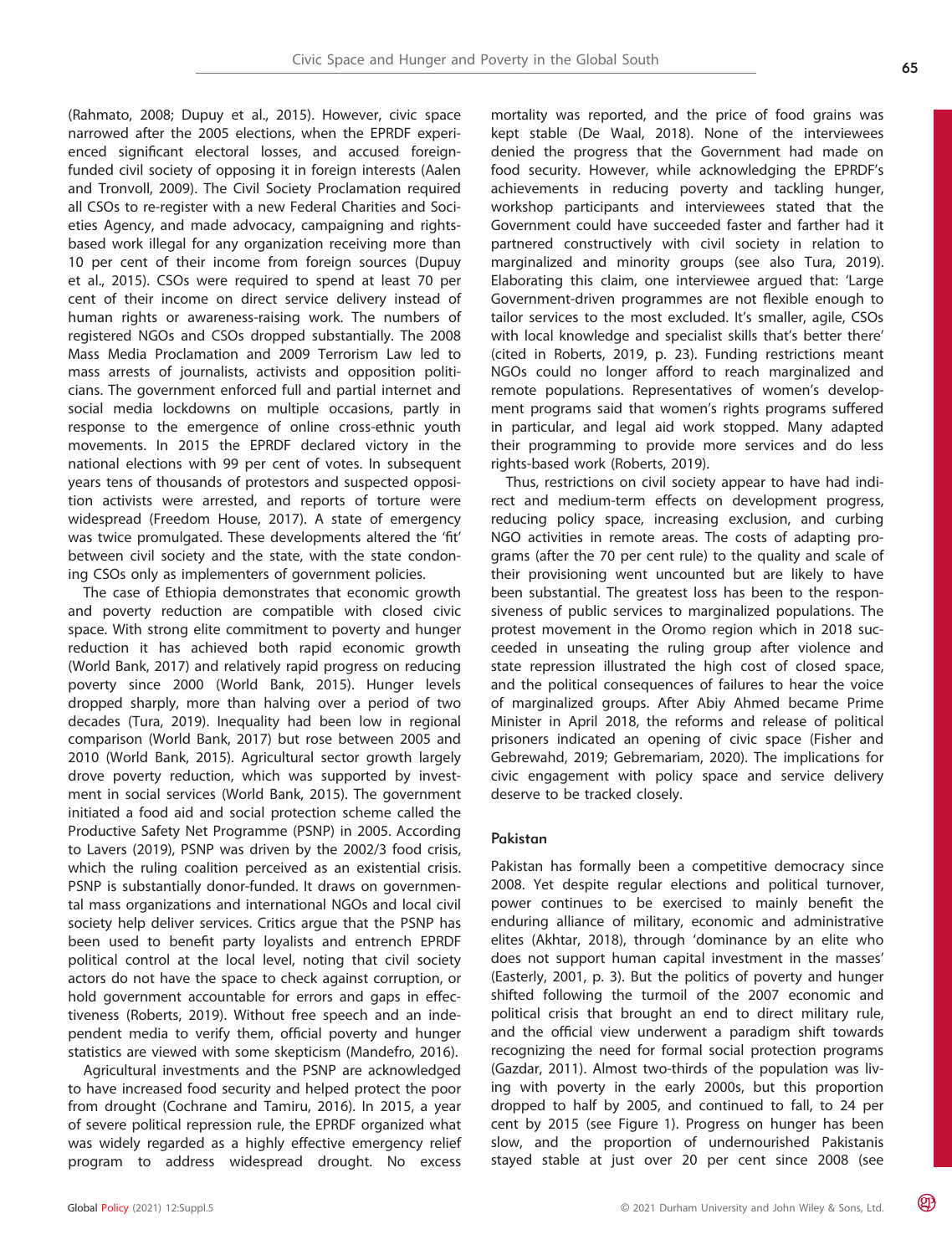Figure 2). In the 2000s, civil society played a role in democracy and anti-corruption struggles; it engaged in policy feedback loops by raising awareness of the effects of the economic crisis on the population; and provided humanitarian relief after disasters.

Under the present democratic system, governments have clamped down on civic groups in the name of security and national sovereignty since 2013, and scrutiny of international funds that may end up with terrorist groups. One INGO representative explained, 'the obscure thinking that foreign money comes with some covert agenda has made its way to the minds of policy makers' (cited in Mohmand, 2019, p. 21). Since 2013, a series of laws and regulations were introduced that imposed legal restrictions on freedom of expression (Freedom House, 2017). From 2016, national NGOs were required to submit extensive documentation for reregistering when receiving international funds. Legal measures on development actors were accompanied with violence targeting human rights defenders and liberaldemocratic sections of civil society (Mohmand, 2019). In 2017, 30 organizations, including 18 INGOs like Action Aid, Plan International, International Alert and Safer World, were ordered to end operations within 90 days (Mohmand, 2019). The INGO actors implemented service delivery programs combined with advocacy. The affected NGOs operated in some of the most remote and under-served regions of Pakistan (Mohmand, 2019). Their interventions included tackling violence against women; providing health, family planning, and education services; microfinance and other livelihoods programs; and farming and agricultural support services. Hence the new law was likely to have impact on multiple development outcomes, not just poverty and hunger alone. The existing workplans of several of these organisations circulated in the international media, which had reported on this abrupt closure of civic space. This made it possible to estimate the likely effects on services and humanitarian relief programs. Aggregated data published by NGOs affected, suggested that millions of Pakistanis, and mostly women, would lose support from these interventions within a year (Mohmand, 2019).

While this is clear evidence of negative impact of closing civic space on direct service delivery (our second mechanism), the longer-term impacts through the 'policy influence' mechanism could not be measured, as this study was conducted in 2018. How civil society was silenced and stopped advocating for marginalized and poor populations and engage in policy influence and critical feedback will need to be assessed through more sustained analysis of civil society engagement in the policy process.

#### Zimbabwe

**OP)** 

In Zimbabwe, political and economic power is concentrated in the hands of a political-military-business elite. In the past 20 years, the country has experienced successive economic shocks and food crises due to drought and gross economic mismanagement. These have worsened poverty and hunger levels in Zimbabwe (see Figures 1 and 2).

Civic space was severely restricted between 2000 and 2008, when the ruling ZANU-PF party faced political challenge from the Movement for Democratic Change (MDC), which had emerged from an alliance of civic organizations and labour unions. In 2002, the Public Order and Security Act (POSA) came into effect, further empowering the Zimbabwe police. Civic groups, priests and NGOs have been the major targets of POSA; hundreds of MDC rallies were banned, and MDC members and activists arrested for treason (Dorman, 2016). A highly restrictive Media Law and the Access to Information and Protection of Privacy Act introduced in 2002 curtailed the independent media and foreign journalists (Ndlovu, 2015; Raftopoulos and Phimister, 2004; Sachikonye, 2002). The 2004 Non-Governmental Organizations Bill increased scrutiny of human rights groups and stopped them receiving foreign funds. Opposition leaders, journalists and human rights activists faced surveillance, harassment and repression. Political violence peaked in 2008, after which the Southern African Development Community helped broker a Government of National Unity (GNU, 2009–13). By then, hyperinflation and economic decline had caused acute economic crisis.

Between 2000 and 2008, severe food insecurity caused by successive droughts and the economic crisis forced the government to allow humanitarian organizations to operate (Chinyoka and Seekings, 2016). In 2003, the 'Policy on operations on non-governmental organizations in humanitarian and development assistance' set out stringent registration, clearance and reporting requirements. Humanitarian agencies interviewed reported challenges accessing the politically sensitive group of ex-farm workers, who had been displaced during the land reforms (Oosterom, 2019). In 2004, President Mugabe expelled WFP and humanitarian actors, very likely to prevent them from accessing rural areas during the 2005 election (Chinyoka and Seekings, 2016). After the elections, the Government allowed food aid to resume. By 2008 nearly 7 million people – over half the population – received donor-funded food aid (Chinyoka and Seekings, 2016). Undernourishment declined, but politics still interfered with humanitarian operations. Interviewees reported that some locations where people needed relief were inaccessible to INGOs, because they were known opposition areas (Oosterom, 2019). NGOs were allowed to deliver inputs or technical assistance, but not to speak of rights or attempt to hold government accountable.

The Government of National Unity period offered some opportunities for a closer fit between civil society and the state, especially in MDC-controlled ministries. Some of the most repressive elements of the POSA and AIPPA were revoked and some media restrictions lifted. Donors provided more than US\$2 billion for assistance to education, water, sanitation, health, agriculture and food aid (Freeman, 2014; Muchadenyika, 2017). As conditions stabilized, food aid beneficiary numbers dropped to 1.8 million in 2010. A cash-forwork program and a new Harmonized Social Cash Transfer aimed at the poorest 10 per cent were introduced. Humanitarian actors and NGOs working on agriculture and food security found their access and collaboration with government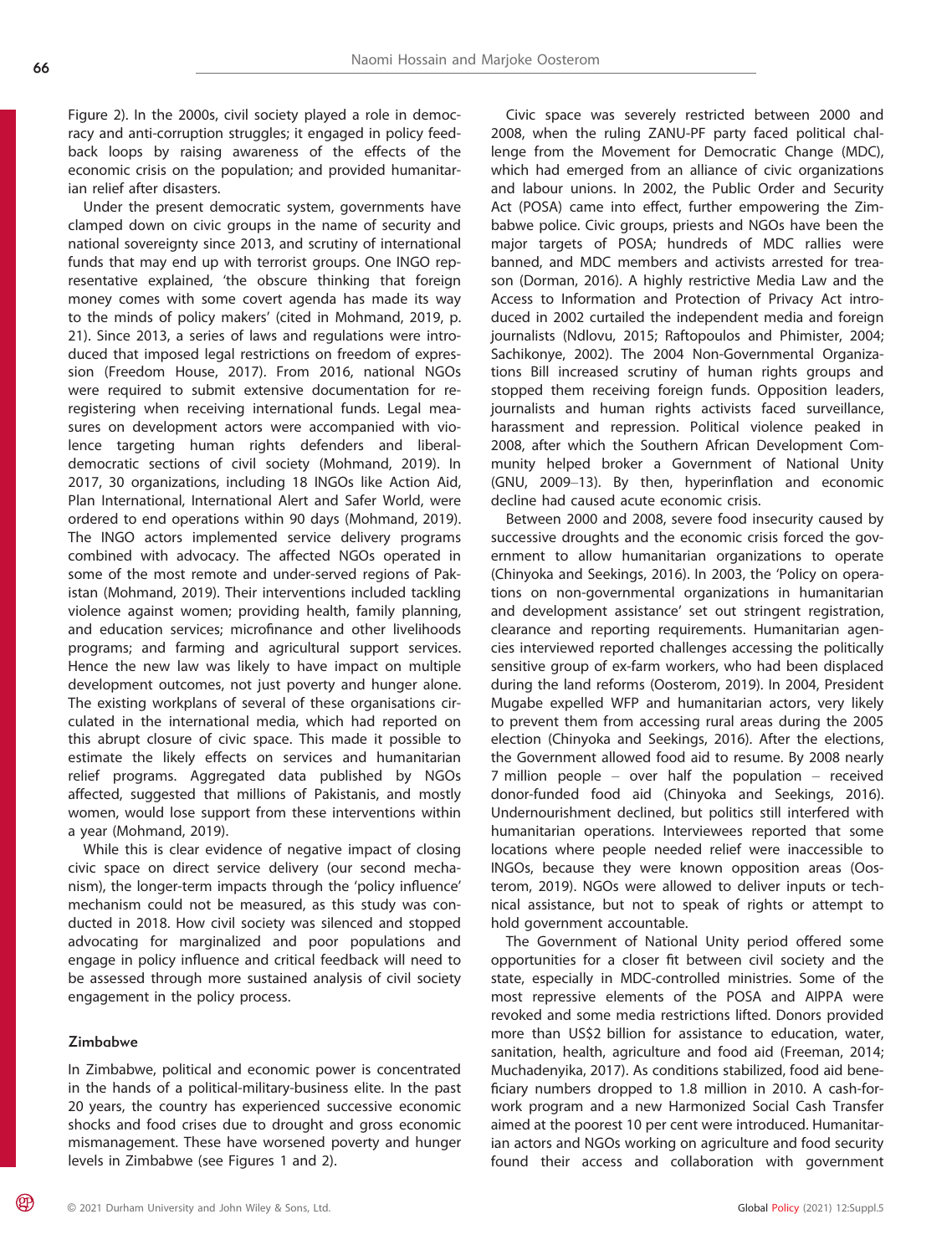improved. Since donors limited civil society funding to humanitarian or good governance projects, CSOs were less well-resourced to focus on macroeconomic and development policy (Dorman, 2016). Workshop participants acknowledged few actors had the capacity to hold the government to account over its failure to manage macroeconomic shocks, currency crises and inflation. After the 2013 elections, which brought ZANU-PF back to power, economic growth fell from 2.3 per cent in 2015 to 0.5 per cent in 2016.

Interviewees recalled that after 2013, the ZANU-PF government resorted to bureaucratic measures rather than direct harassment or violence to limit the operations of civic actors. International donors distrusted the ZANU-PF government, and were reluctant to fund food aid. Humanitarian actors interviewed reported that district officials interfered with decisions about which areas should receive relief (Oosterom, 2019). One aid worker explained:

Whilst the national government would have signed an MOU with the donor, when you go to the field level now, you have to deal with the chief and his own organogram and his councillors. They are the ones who decide who gets the food. (...) The [civil society] organisers can only do so much in terms of controlling the community processes otherwise you will have trouble working in those areas.(Interview, humanitarian actor, 26.03.2018, cited in Oosterom, 2019, pp. 21–22))

In some areas, ZANU-PF was in charge of the food distribution and channeled it to its supporters only. Interviewees noted that organizations had to withdraw from politically sensitive areas (Oosterom, 2019). Even under conditions when the government needed civic actors to help deliver food aid, its political interests prevented it from engineering a workable fit in its relations with civil society. Old and new restrictions on civil society combined to thwart efforts to influence policy and to provide much-needed basic services.

# **Conclusions**

This article has traced how new rules, regulations, and other restrictions on civil society actors have affected action to address poverty and hunger. It moves beyond analysis of restrictions on civil society freedoms, to focus instead on how such restrictions affect the 'fit' between civil society and the state. This article argues that what matters is not only whether power is taken away from civil society actors, but how that power is used by governments, which in turn depends on how political power is maintained and exercised within a given political settlement.

The methodological strategy used here examined restrictions on civic space in Brazil, Ethiopia, Pakistan and Zimbabwe, representing a range of types of political settlement and civil society-state relationships. Each had undergone discernible changes in civic space. We traced the impacts on civil society participation through restrictions on the mechanisms through which civil society can: (1) influence policy making; and (2) contribute to service delivery on issues of

poverty or hunger. The mechanisms selected enabled us to observe civil society both in a complementary role to the state (filling gaps with private action), and in contention with the state (raising demands on behalf of aggrieved groups, holding the government to account for its actions). As we would expect, civic action on hunger and poverty with regards to policy making suffered, but civic actors have also been prevented from providing services to the most marginalized groups in each society. Yet progress towards reducing poverty and hunger in the short- and mediumterm depends on both kinds of activity, and on civil society actors attaining the kind of fit with the state that can make both possible.

The magnitude of the impacts on poverty and hunger, as well as their precise pathways, differed across the countries. The case studies indicate clearly that despite the great differences across settings, and the varieties of 'fit' between states and civil societies, restrictions on civic actors have the overall effect of excluding the most marginalized and disempowered from either participating in policies that affect their primary concerns, or from receiving services that they need. However, the adverse impacts in each context were concentrated on some of the most marginalized and disempowered groups: the rural poor, racialized, indigenous or minority groups. The groups being 'left behind' are likely to increase in number, and to face worsening conditions of poverty and hunger.

This study has also revealed the challenges of measuring 'costs' to civil society organisations to change approaches in when civic space reduces. Future research can aim to develop frameworks and methodological approaches to address sub-national variation, both in civic space restrictions and development outcomes, as oppositional actors or contending groups are often geographically defined.

### **Note**

The authors are grateful to Shandana Khan Mohmand, Acácio Leite, Karla Oliveira, Tony Roberts, Sérgio Sauer and Alex Shankland for permission to draw on their respective case studies, to workshop participants in Brighton, Geneva, Harare, New York and Washington DC for feedback on earlier versions of these arguments, and to anonymous referees for their comments on the first version of this paper. All errors of fact or analysis are those of the authors alone.

# Data availability statement

The country case studies on which this paper draws are available as follows: Brazil: [https://www.ids.ac.uk/publica](https://www.ids.ac.uk/publications/the-implications-of-closing-civic-space-for-sustainable-development-in-brazil/) [tions/the-implications-of-closing-civic-space-for-sustainable](https://www.ids.ac.uk/publications/the-implications-of-closing-civic-space-for-sustainable-development-in-brazil/)[development-in-brazil/;](https://www.ids.ac.uk/publications/the-implications-of-closing-civic-space-for-sustainable-development-in-brazil/) Ethiopia: [https://www.ids.ac.uk/pub](https://www.ids.ac.uk/publications/closing-civic-space-and-inclusive-development-in-ethiopia/) [lications/closing-civic-space-and-inclusive-development-in](https://www.ids.ac.uk/publications/closing-civic-space-and-inclusive-development-in-ethiopia/)[ethiopia/;](https://www.ids.ac.uk/publications/closing-civic-space-and-inclusive-development-in-ethiopia/) Pakistan: [https://www.ids.ac.uk/publications/the](https://www.ids.ac.uk/publications/the-implications-of-closing-civic-space-for-sustainable-development-in-pakistan/)[implications-of-closing-civic-space-for-sustainable-developme](https://www.ids.ac.uk/publications/the-implications-of-closing-civic-space-for-sustainable-development-in-pakistan/) [nt-in-pakistan/;](https://www.ids.ac.uk/publications/the-implications-of-closing-civic-space-for-sustainable-development-in-pakistan/) Zimbabwe: [https://www.ids.ac.uk/publica](https://www.ids.ac.uk/publications/the-implications-of-closing-civic-space-for-sustainable-development-in-zimbabwe/) [tions/the-implications-of-closing-civic-space-for-sustainable](https://www.ids.ac.uk/publications/the-implications-of-closing-civic-space-for-sustainable-development-in-zimbabwe/)[development-in-zimbabwe/](https://www.ids.ac.uk/publications/the-implications-of-closing-civic-space-for-sustainable-development-in-zimbabwe/).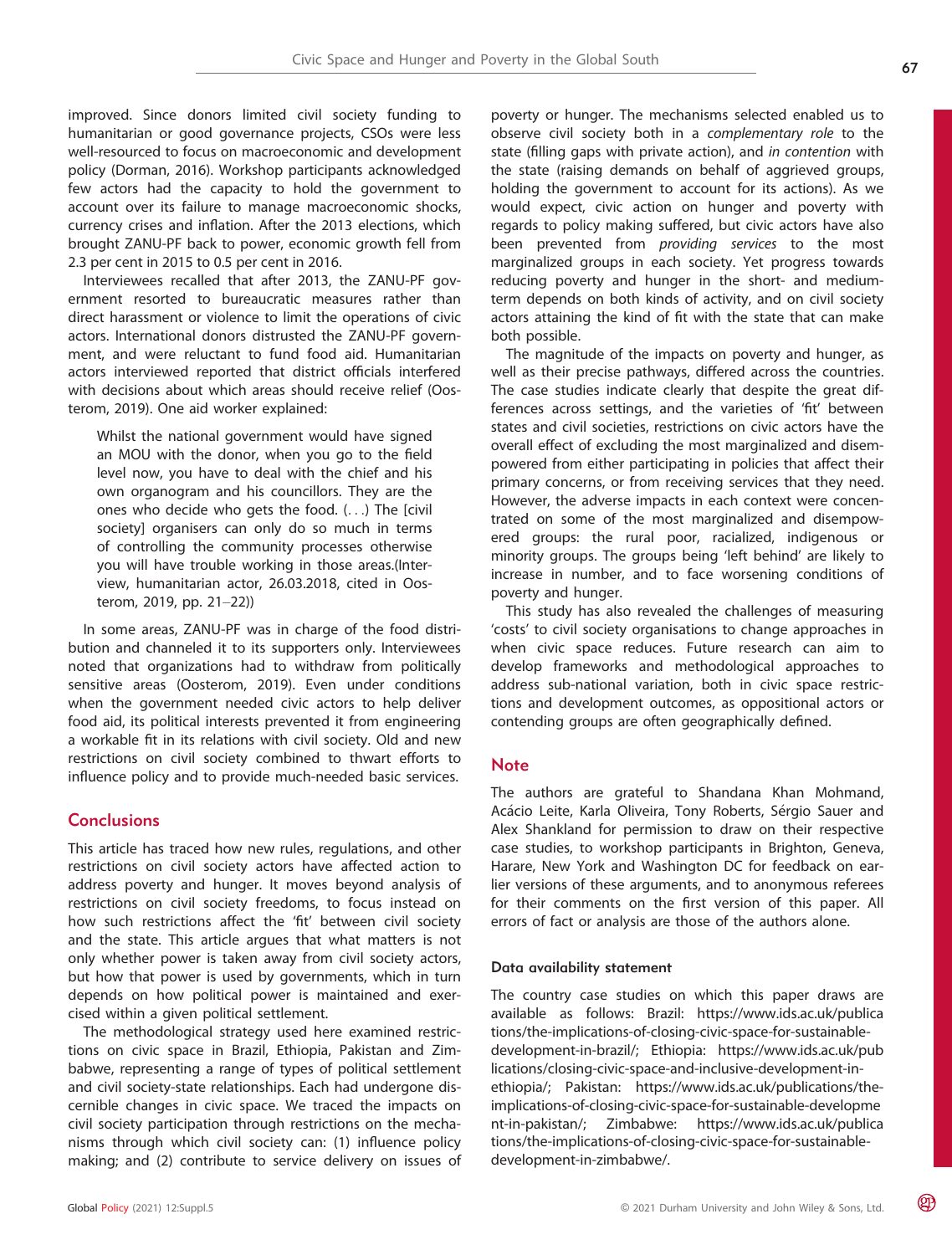# **References**

- Aalen, L. and Tronvoll, K. (2009) 'The End of Democracy? Curtailing Political and Civil Rights in Ethiopia', Review of African Political Economy, 36 (120), pp. 193–207.
- Akhtar, A. S. (2018) The Politics of Common Sense: State, Society and Culture in Pakistan. Cambridge: Cambridge University Press.
- Banks, N., Hulme, D. and Edwards, M. (2015) 'NGOs, States, and Donors Revisited: Still Too Close for Comfort?', World Development, 66, pp. 707–718.<https://doi.org/10.1016/j.worlddev.2014.09.028>
- Brechenmacher, S. (2017) Civil Society Under Assault: Repression and Responses in Russia, Egypt, and Ethiopia. Washington, DC: Carnegie Endowment for International Peace.
- Buyse, A. (2018) 'Squeezing Civic Space: Restrictions on Civil Society Organizations and the Linkages with Human Rights', The International Journal of Human Rights, 22 (8), pp. 966–988.
- Buyse, A. (2019) 'Why Attacks on Civic Space Matter in Strasbourg: The European Convention on Human Rights, Civil Society and Civic Space', Deusto Journal of Human Rights, (4), pp. 13–37.
- Carothers, T. and Brechenmacher, S. (2014) Closing Space: Democracy and Human Rights Support Under Fire. Washington, DC: Carnegie Endowment for International Peace.
- Chinyoka, I. and Seekings, J. (2016) Social policy reform under the Government of National Unity in Zimbabwe, 2009–13. University of Cape Town. Available from: [https://open.uct.ac.za/handle/11427/](https://open.uct.ac.za/handle/11427/21587) [21587](https://open.uct.ac.za/handle/11427/21587) [Accessed 30 January 2018].
- Cochrane, L. and Tamiru, Y. (2016) 'Ethiopia's Productive Safety Net Program: Power, Politics and Practice', Journal of International Development, 28 (5), pp. 649–665.
- CPT Comissão Pastoral da Terra (2018) Assassinatos no campo batem novo recorde e atingem maior número desde 2003. Goiânia: Comissão Pastoral da Terra. Available from:<https://www.cptnacional.org.br> [Accessed 16 April 2018].
- De Waal, A. (2018) Mass Starvation: The History and Future of Famine. Cambridge: Polity.
- Di John, J. and Putzel, J. (2009) Political Settlements: Issues Paper. Birmingham: Governance and Social Development Resource Centre. Available from:<http://epapers.bham.ac.uk/645/> [Accessed 16 February 2015].
- Dorman, S. R. (2016) Understanding Zimbabwe: From Liberation to Authoritarianism. London: Hurst & Co./Oxford University Press USA.
- Dupuy, K. and Prakash, A. (2017) 'Do Donors Reduce Bilateral Aid to Countries with Restrictive NGO Laws?: A Panel Study, 1993–2012', Non-Profit and Voluntary Sector Quarterly. Available from: [https://](https://www.cmi.no/publications/file/6324-do-donors-reduce-bilateral-aid-to-countries-with.pdf) www.cmi.no/publications/fi[le/6324-do-donors-reduce-bilateral-aid-to](https://www.cmi.no/publications/file/6324-do-donors-reduce-bilateral-aid-to-countries-with.pdf)[countries-with.pdf](https://www.cmi.no/publications/file/6324-do-donors-reduce-bilateral-aid-to-countries-with.pdf) [Accessed 6 October 2017].
- Dupuy, K. E., Ron, J. and Prakash, A. (2015) 'Who Survived? Ethiopia's Regulatory Crackdown on Foreign-Funded NGOs', Review of International Political Economy, 22 (2), pp. 419–456.
- Easterly, W. (2001) The Political Economy of Growth Without Development: A Case Study of Pakistan. Paper for the Analytical Narratives of Growth Project, Kennedy School of Government, Harvard University.
- Edwards, M. (2009) Civil Society. Cambridge: Polity.
- FIAN Brasil (2016) O Direito Humano à Alimentação Adequada do povo Guarani e Kaiowá: um enfoque holístico – Resumo Executivo. Brasília: FIAN Brasil. Available from: http://fi[anbrasil.org.br/wp-content/upload](http://fianbrasil.org.br/wp-content/uploads/2016/12/Fian-Portugues-WEB-Single-PagesSmall.pdf) [s/2016/12/Fian-Portugues-WEB-Single-PagesSmall.pdf](http://fianbrasil.org.br/wp-content/uploads/2016/12/Fian-Portugues-WEB-Single-PagesSmall.pdf) [Accessed 4 April 2018].
- Fisher, J. and Gebrewahd, M. T. (2019) '"Game Over"? Abiy Ahmed, the Tigrayan People's Liberation Front and Ethiopia's Political Crisis', African Affairs, 118 (470), pp. 194–206.
- Fox, J. A. (2015) 'Social Accountability: What Does the Evidence Really Say?', World Development, 72, pp. 346–361.
- Fox, J. (2016) Taking Scale into Account in Transparency and Accountability Initiatives. Available from: [https://opendocs.ids.ac.uk/](https://opendocs.ids.ac.uk/opendocs/handle/123456789/12684) [opendocs/handle/123456789/12684](https://opendocs.ids.ac.uk/opendocs/handle/123456789/12684) [Accessed 10 April 2017].
- Freedom House (2017) Freedom in the World: Ethiopia. Washingto. DC: Freedom House.
- Freeman, L. (2014) 'A Parallel Universe–Competing Interpretations of Zimbabwe's Crisis', Journal of Contemporary African Studies, 32 (3), pp. 349–366.
- Gaventa, J. and Barrett, G. (2010) 'So What Difference Does It Make? Mapping the Outcomes of Citizen Engagement', IDS Working Papers, 2010 (347), pp. 01–72.
- Gaventa, J. and McGee, R. (2010) 'Introduction: Making Change Happen – Citizen Action and National Policy Reform', in J. Gaventa and R. McGee (eds.), Citizen Action and National Policy Reform: Making Change Happen. London: Zed Books, pp. 1–43.
- Gazdar, H. (2011) 'Social Protection in Pakistan: In the Midst of a Paradigm Shift?', Centre for Social Protection, Institute of Development Studies, Sussex, UK (CSP Research Report No. 13). Available from: [http://www.bisp.gov.pk/charts/FinalPaper/Social%](http://www.bisp.gov.pk/charts/FinalPaper/Social%2520Protection%2520In%2520Pakistan%2520In%2520the%2520Midst%2520of%2520a%2520Paradigm%2520shift.pdf) [20Protection%20In%20Pakistan%20In%20the%20Midst%20of%20a%](http://www.bisp.gov.pk/charts/FinalPaper/Social%2520Protection%2520In%2520Pakistan%2520In%2520the%2520Midst%2520of%2520a%2520Paradigm%2520shift.pdf) [20Paradigm%20shift.pdf](http://www.bisp.gov.pk/charts/FinalPaper/Social%2520Protection%2520In%2520Pakistan%2520In%2520the%2520Midst%2520of%2520a%2520Paradigm%2520shift.pdf) [Accessed 16 April 2014].
- Gebremariam, E. B. (2020) The Politics of Dominating Addis Ababa (2005– 2018). Manchester: Effective States and Inclusive Development Research Centre.
- Hickey, S. and Mohan, G. (2005) 'Relocating Participation within a Radical Politics of Development', Development and Change, 36 (2), pp. 237–262.<https://doi.org/10.1111/j.0012-155X.2005.00410.x>.
- Hickey, S., Sen, K. and Bukenya, B. (2015) 'Exploring the Politics of Inclusive Development: Towards a New Conceptual Approach', in S. Hickey, K. Sen and B. Bukenya (eds.), The Politics of Inclusive Development: Interrogating the Evidence. Oxford: Oxford University Press, pp. 3–34.
- HLPE (2013) A New Global Partnership: Eradicate Poverty and Transform Economies Through Sustainable Development; The Report of the High-Level Panel of Eminent Persons on the Post-2015 Development Agenda. New York: United Nations. Available from: [http://www.wpro.who.int/](http://www.wpro.who.int/entity/southpacific/pic_meeting/2013/documents/PHMM_HLP_P2015_Report.pdf) [entity/southpacific/pic\\_meeting/2013/documents/PHMM\\_HLP\\_](http://www.wpro.who.int/entity/southpacific/pic_meeting/2013/documents/PHMM_HLP_P2015_Report.pdf) P2015 Report.pdf [Accessed 12 July 2017].
- Hossain, N., Khurana, N., Mohmand, S., Nazneen, S., Oosterom, M., Roberts, T. et al. (2018) What Does Closing Civic Space Mean for Development? A Literature Review and Conceptual Framework. Brighton: Institute of Development Studies.
- Hossain, N., Khurana, N., Nazneen, S., Oosterom, M., Schröder, P., Shankland, A. et al. (2019) Development Needs Society-The Implications of Civic Space for the Sustainable Development Goals. Brighton: ACT Alliance/Institute of Development Studies.
- Houtzager, P. (2003) 'Introduction: From Polycentrism to the Polity', in P. Houtzager and M. P. Moore (eds.), Changing Paths: The New Politics of Inclusion. Ann Arbor: University of Michigan Press, pp. 1–31.
- Howell, J. (2012) 'Civil Society, Corporatism and Capitalism in China', Journal of Comparative Asian Development, 11 (2), pp. 271–297.
- Howell, J. and Pearce, J. (2002) Civil Society and Development: A Critical Exploration. Boulder, CO: Lynne Rienner Publishers.
- ICNL (2016) 'Survey of Trends Affecting Civic Space: 2015–16', Global Trends in NGO Law,  $7(4)$ , pp.  $1-21$ .
- Khan, M. H. (2018) 'Political Settlements and the Analysis of Institutions', African Affairs, 117 (469), pp. 636–655.
- Lavers, T. (2019) 'Social Protection in an Aspiring "Developmental State": The Political Drivers of Ethiopia's PSNP', African Affairs, 118 (473), pp. 646–671.
- Lewis, D. (2004) 'On the Difficulty of Studying "Civil Society": Reflections on NGOs, State and Democracy in Bangladesh', Contributions to Indian Sociology, 38 (3), pp. 299–322.
- Madeiro, C. (2016) Com redução de 543 mil benefícios em 1 mês, Bolsa Família tem maior corte da história. Available from: [https://noticias.](https://noticias.uol.com.br/cotidiano/ultimas-noticias/2017/08/11/bolsa-familia-reduz-543-mil-beneficios-em-1-mes-programa-tem-maior-corte-da-historia.htm?cmpid=copiaecola) [uol.com.br/cotidiano/ultimas-noticias/2017/08/11/bolsa-familia-reduz-](https://noticias.uol.com.br/cotidiano/ultimas-noticias/2017/08/11/bolsa-familia-reduz-543-mil-beneficios-em-1-mes-programa-tem-maior-corte-da-historia.htm?cmpid=copiaecola)[543-mil-beneficios-em-1-mes-programa-tem-maior-corte-da-historia.](https://noticias.uol.com.br/cotidiano/ultimas-noticias/2017/08/11/bolsa-familia-reduz-543-mil-beneficios-em-1-mes-programa-tem-maior-corte-da-historia.htm?cmpid=copiaecola) [htm?cmpid=copiaecola](https://noticias.uol.com.br/cotidiano/ultimas-noticias/2017/08/11/bolsa-familia-reduz-543-mil-beneficios-em-1-mes-programa-tem-maior-corte-da-historia.htm?cmpid=copiaecola) [Accessed 21 May 2021].